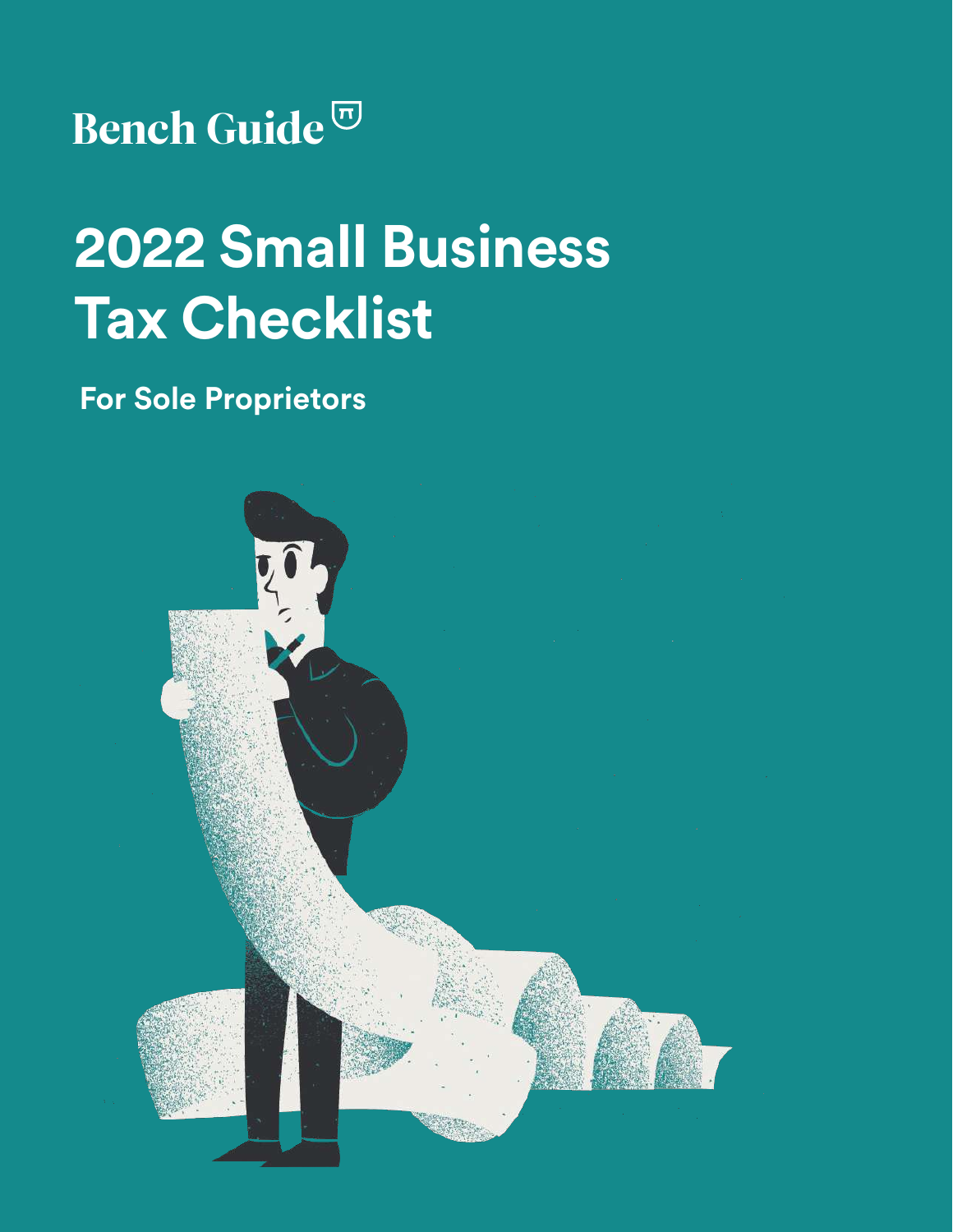#### U.S. SMALL BUSINESS TAX CHECKLIST

### **Sole Proprietors**

Use this checklist to gather the right information for your CPA, and help them reduce your tax bill.

Bench clients, look for the Bench symbol $\overline{\omega}$  to find the items we provide in your Year End Financial Package.



#### 1. BASIC INFORMATION

- Your legal name, SSN/ITIN, and date of birth
- Your Employer Identification Number (you can find your EIN on the IRS website)
- **Vour tax return from last year**
- $\Box$  Total amount of quarterly tax payments you made in 2021, with dates
- Bank information (account and routing numbers)
- Last year's Self-Select PIN (your IRS password)
- **Last year's adjusted gross income**

#### 2. GOVERNMENT FORMS (IF APPLICABLE)

W-2 Payslips 1099 Forms 1095 Forms 2439 Notice to shareholder of undistributed long-term capital gains 1098 Forms Schedule K1 Partnership, S-Corporation, and Estate Trust Income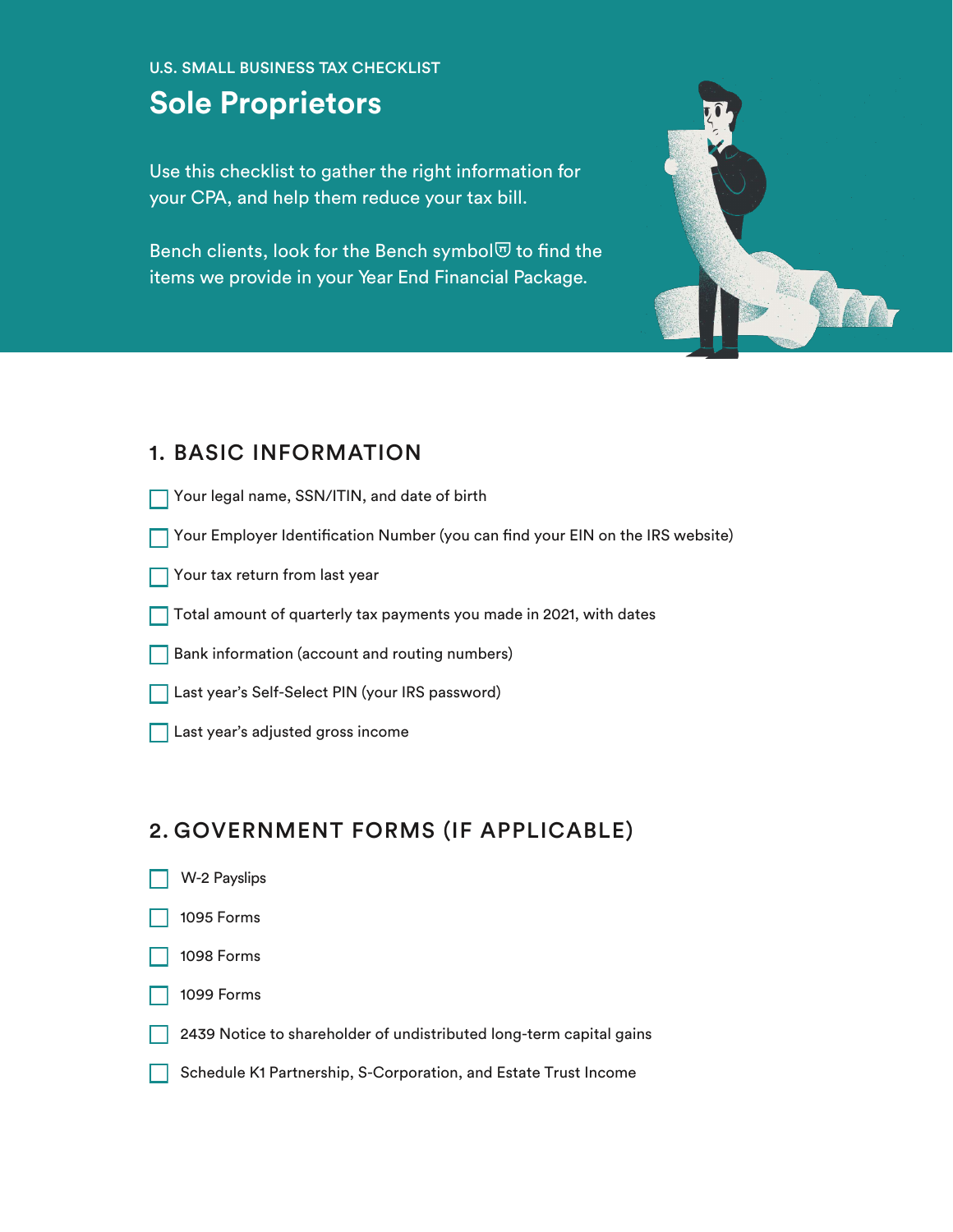#### 3. SELF-EMPLOYED BUSINESS INCOMES AND EXPENSES

 $\boxed{\overline{\mathbf{u}}}$  Income statement (including cost of goods sold, if applicable)

#### 4. FINANCIAL RECORDS

|  | Home office                            |
|--|----------------------------------------|
|  | <b>Travel expenses</b>                 |
|  | Mileage records                        |
|  | Education                              |
|  | <b>Business meals</b>                  |
|  | Alimony expenses/income                |
|  | Charitable contributions/donations     |
|  | <b>Education expenses</b>              |
|  | Energy efficiency property expenses    |
|  | Foreign earned income and taxes paid   |
|  | Household employee expense             |
|  | Investments                            |
|  | <b>Medical expenses</b>                |
|  | Mortgage interest paid                 |
|  | Moving expenses                        |
|  | Real estate taxes                      |
|  | <b>Retirement contributions</b>        |
|  | Dependents and dependent care expenses |
|  | Vehicle payments and taxes             |

Always keep proof and documentation for any expenses claimed and forms fled.